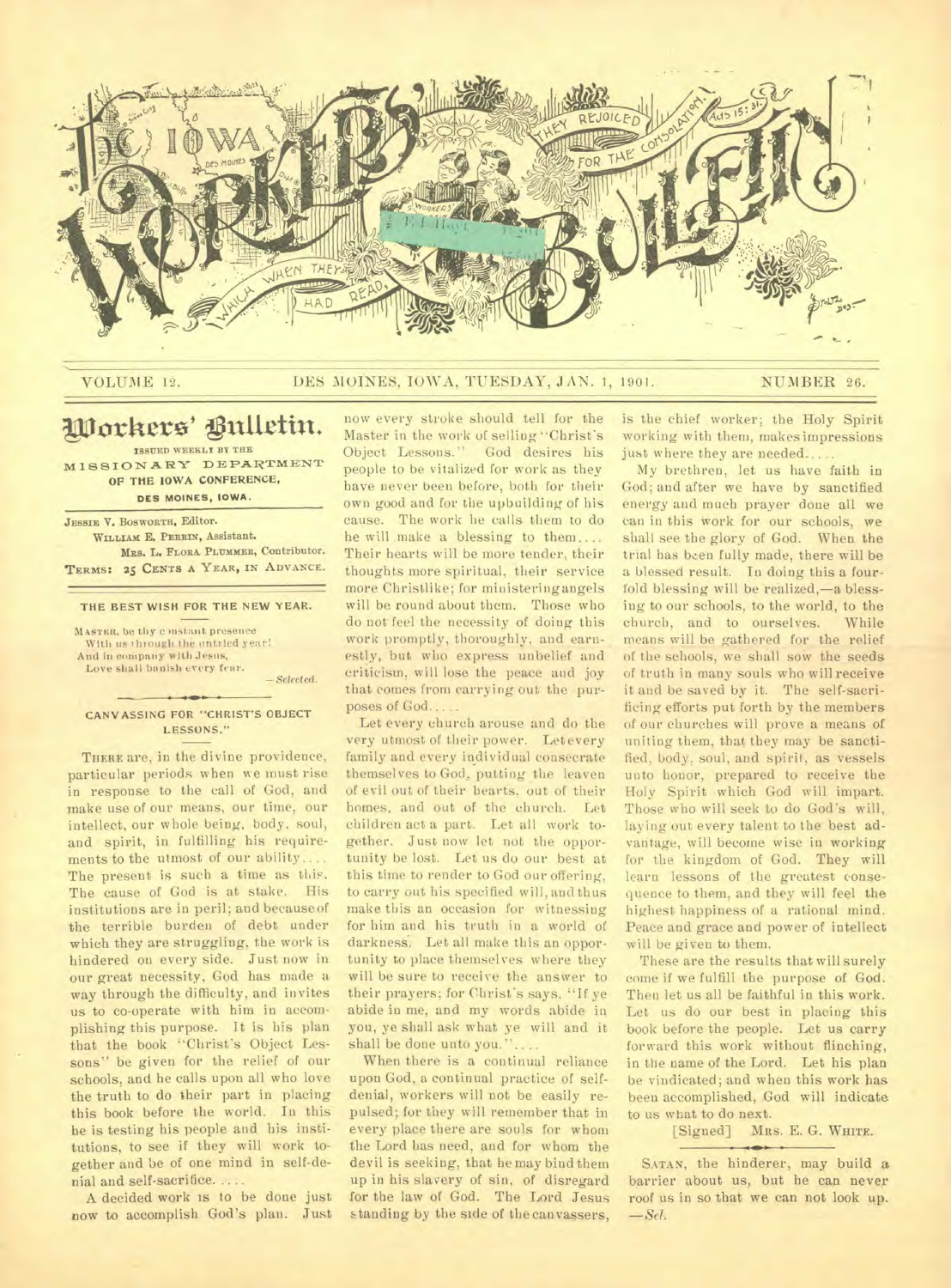## THE IOWA CONFERENCE **IN THE TWEN-TIETH CENTURY.**

THE twentieth century has now begun, and we desire to know our exact standing at this time. Before the next General Conference convenes we shall be called upon for the statistics of our State work, and we wish to be able to give these correctly. How can this be done? We answer, By each State and church officer doing his work faithfully. A correct report of the standing of every S. D. A. church in the State of Iowa is desired, which will show the number of members, the increase or decrease during the past year, and the present name and address of each and all of the church officers.

In regard to membership: All who have been received as members by vote of the church should be reported till they are dismissed, either by death, or by vote of the church for apostasy or to join some other church. Some churches have reported only active, working members; but the clerk does not have the authority to rule members out of the church till the church as a body has•taken action. This may not give some of our churches a very good rating, but it will show all the more the need of laboring for those churches. Let all go to work to help the delinquent members. Pray for them, visit or write them; in short, use all the means in your power to save them. And continue to work for them until you understand their present attitude; then you will be able to act intelligently when their cases come up for action by the church. This is home missionary work, and all who engage in it will receive a great blessing. If it becomes evident that the one whom we are seeking to reclaim, does not desire to be united with the body, showing that he is not of us, then let the church call a meeting and dismiss such an one by vote of the church. We expect absent members to report to the church, and this is very desirable. But should not the church report to the absent member encouraging him to be faithful, and show a real interest in his spiritual welfare? This will encourage the absent one to report, and thus result in mutual benefit.

We have on our records a number of churches with reported memberships ranging all the way from six to fortyfive, which have not reported for several quarters, some for over two years, although we have written a number of times to the officers on our list. We

have learned incidentally that a number of these churches have been broken up by removals; and, in all probability, the officers have gone also. If any of the following churches have become disorganized from any cause, and there are still members living in or near these places, will they kindly report the matter as soon as possible? Alta, Benton, Behnond, Confidence, Forest City, Grant City, Lisbon. Milford, Pulaski, Radcliffe, Tyner, Unionville, Winthrop, Fostoria.

Shall we not have a correct report from every church in the Iowa Conference, so that we may have the standing of all at the beginning of the twentieth century?

C. F. STEVENS,

## **"SMOTE THRICE, AND STAYED."**

Sec. Iowa Conf.

THE above words were used by the inspired writer in speaking of King Joash. 2 Kings 13:14-19. Paul tells us that these things were written for our learning. Then there is a lesson for us in this very interesting bit of sacred history.

We may not be able to understand all of the reasons why a thing should be done; but if God's prophet says for us to shoot, we may safely speed the arrow. If we are bidden to smite, it should be done without questioning. To King Joash it must have seemed little short of childish play to open a window eastward and shoot an arrow ; but Israel's seer saw in that act of obedience "the arrow of the Lord's deliverance." It is possible to make a mistake by ceasing *our* efforts too soon. We can not suppose that the prophet was angry with Joash simply because he failed to smite "five or six times;" but he saw in the king's readiness to cease, the manifestation of a disposition that would follow him iu all the walks of life.

God's prophet for to-day has brought us word that there is a specific duty now before the church. We have been bidden to "smite." Now what shall we do? Shall we smite three times, and stay? or shall we continue to smite until the seer shall say it is enough, or when the jubilee song of freedom can be sung? True, Christmas is past, and the people have spent their money for gifts; but probation is not yet past. The Spirit of God that went out before us to move the hearts of men to buy before the holidays, yet is promised to us. God is not dependent upon the proximity of the holiday

season, to prosper his work. Courage, brethren! Let us press the battle to<br>the gates. Tuos. H. JEYS. THOS. H. JEYS.

#### **FROM THE SOUTH.**

**hear BULLETIN** *Faintly:* While the rain is pouring down, I will have a little visit with you. The Lord has verified his promise to us, that he will guide us. It was not *our* will to leave Wilmington; but the Lord made it very plain that it was *Ms* will, so we are happy to know that we are in the path of duty. After consulting with Elds. E. E. Gardner and J. 0. Johnson, we were directed to this city. The Lord has said, "Let none feel that it is their bounden duty to remain in the Southern field after their health has testified that they can not do this safely." We have been in a malarial district during the past eight months, but we are so thankful for the blessed experiences we have had. Never were we called to leave a more prosperous field. Our readers were all bringing their friends to us, and some were asking about the Sabbath question before we had reached it. Pray that we may be permitted to enter that place again soon, or some one be sent in our stead, `'that both he that soweth and he that reapeth may rejoice together." It was more of a struggle for us to leave Wilmington than it was for us to leave Iowa, because of the hungry souls that were crying for help. The Lord willing, *we* will return in April. We expect to meet in the kingdom precious souls from that place.

We are comfortably situated in the center of Spartanburg, a city of about twelve thousand inhabitants. We can see the mountains twenty miles in the distance. The climate is mild; we have no need of wraps. There are plenty of flowers, green lawns, etc. The people here prepare for Christmas as our northern friends do for celebrating the Fourth of July,—fried chicken and lettuce for dinner, fire works at night.

We find a company of nine believers here. This is the only company in this State. They said that our coming was a direct answer to their prayers. We enjoyed being with them the last two days of the general meeting. When Eld. Allee met Sister Long, he said, "You look like you might have come from Barbadoes; you did not leave any too soon." We esteem it a great privilege to be with those of like precious faith during the week of prayer. All are faithful to come through the rain. What a solemn time in which we live!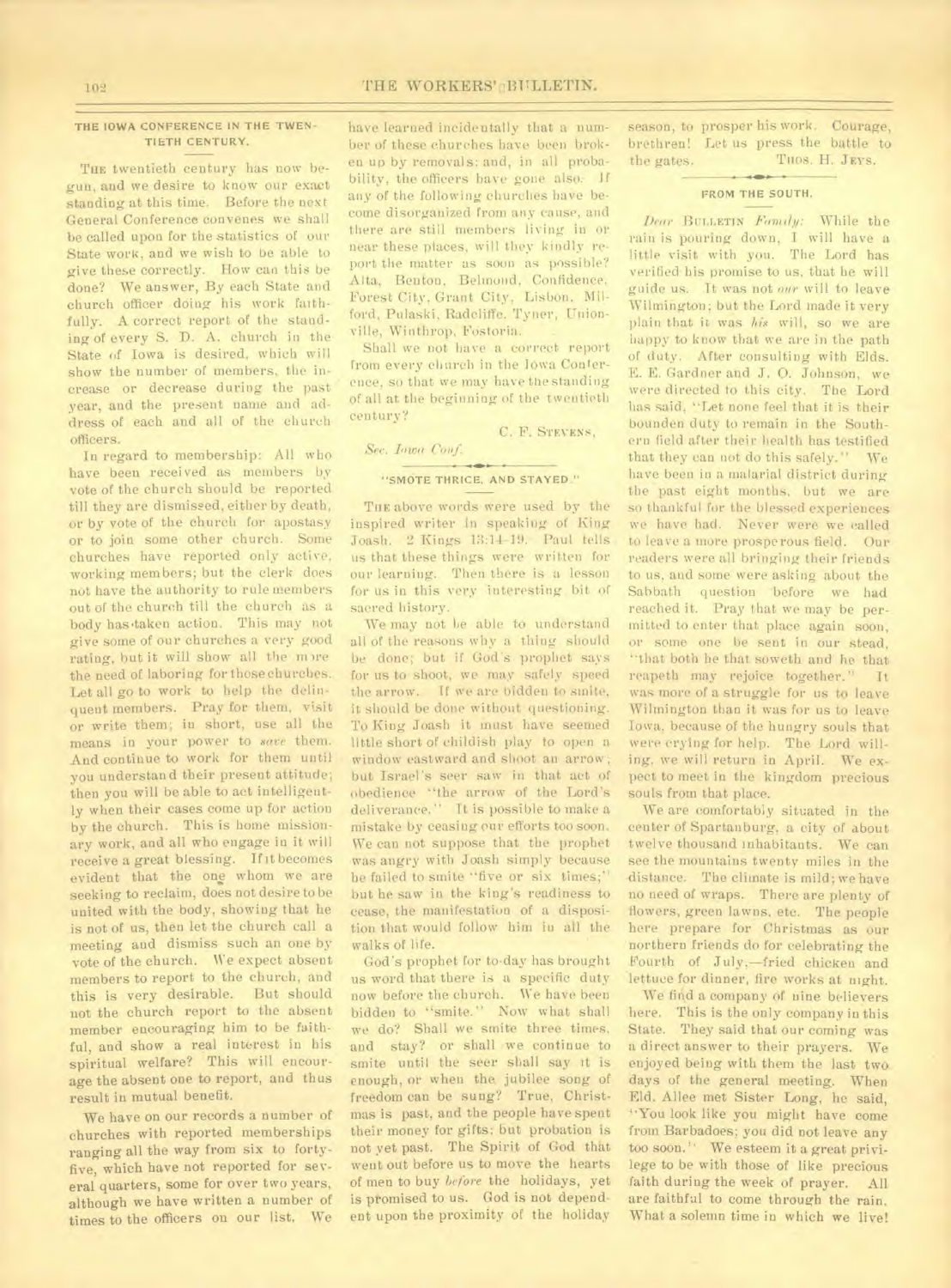What responsibility rests upon every one who professes to follow the meek and lowly Jesus. Our greatest desire is to be faithful stewards over that which the Lord has entrusted to our •care. May the richest of Heaven's blessings be showered on the BUL-LETIN family, is our prayer.

## MINNIE BEAMAN. *141 E. Main St., Spartanburg, S. C.*  "GOOD NEWS FROM A FAR COUNTRY."

"As cold waters to a thirsty soul, so is good news from a far country." Prov. 25:25. The people in Solomon's •day were so eager to receive good news from a far country, that when it -came it was like a refreshing draft to -one who is thirsty. We find that the same is true in our experience. When brethren and sisters who have been :associated with us in the Sabbathschool and church, whom we have learned to love as our own brothers and sisters in the flesh, are called of <God to go to other lands to carry the glad news of the gospel, our prayers accompany them, and we look forward anxiously to the time when we shall receive a letter from them. When the long-looked-for letter comes, everything else is laid aside for the time, and our hearts throb with joy as we read -of the work that God is doing through them. If we should receive two such letters from different countries, we would count ourselves highly favored. Then how fortunate we are to receive each month letters from our brethren in several different countries by the .aid of our monthly letter-carrier, the *Missionary Magazine,* which we may have for only fifty cents per year, or less than the postage on the letters in -one issue. Surely, every Seventh-day Adventist family should have the monthly visits of this bearer of "good news from a far country."

## E. H. WILBUR.

WE are told that the people and institutions of the Lord are being tested not only on selling "Christ's Object Lessons," but to see if they will work -together and be of one mind in point of self-denial and self-sacrifice. Then the blessed thought is that if we do this, he will show us what to do next. What a privilege it will be to have a part in the song of jubilee which is soon to be sung. A. A. ZIPF.

"NEXT to making complaints, there is nothing so unprofitable as listening to them.'

## OBITUARY.

**KORGAN.—Died** at his home near Council Bluffs, Iowa. Dec. 10, 1900, of pneumonia, Julius Korgan. aged 18 years. 4 months, and 24 days.

Bro. Korgan attended Union College last year, and had intended, in company with his sister, to leave for school again the day on which he was buried. When he returned home last spring, he realized the need of a new life, and tried to live accordingly; but the enemy of souls caught away many precious seeds of truth from his heart, and for a time he lost his first love. I visited at their home in the fall, and after I had presented God's love for those out of the way, his heart was tendered and he signified his desire again to do the will of Jesus. He was sick but nine days, seven of which were spent in bed; and during the last two days he suffered greatly, an abscess forming on the throat. But his trust was in the Life giver, and in patience he waited for the end; and as he fell asleep a smile rested on his face. Words of comfort were spoken by Prof. J. T. Boettcher, of Union College, and the writer. B. L. DIEFFENBACHER.

## THE BOOK WORK.

#### CANVASSING.

THE work of the canvasser should be considered a part of ministerial labor; and as such, the character of the canvasser and the *training necessary cannot differ materially from that required of the gospel minister.* Indeed, canvassing is personal teaching; and the experience of the early church shows that those upon whom the pentecostal showers fell, went from house to house, teaching about the risen Saviour.

When the work of canvassing is a heart work, and every house that is entered is entered because there is a soul hungering to bring the gospel to the inmates, then will the book in the canvasser's hand be the means of leading souls to the Fountain-head of light. No wonder, then, that we begin to realize that canvassers need a thorough training, and that the former short institutes through which we hurried these workers were belittling to their work. Training, in the light of Christian education, is not simply giving instruction in the art of meeting people, and requiring the student to memorize a canvass for some book.

The education needed is Christin the soul, which makes us realize the fatherhood of God and the brotherhood of man. It is soul food the canvasser must dispense, and to feed others he must himself be fed. Men who desire to *devote their lives* to this branch of the gospel ministry should *now be in training.* 

Paul, writing to the Corinthians of the work of each member of the church (1 Cor. 12) states plainly that the blessing comes to us only after we have found our individual work. If my place is in the canvassing work, then as a canvasser I shall receive the divine unction; and if I be found elsewhere when I should be canvassing, I have no reason to expect that refreshing. To my work, then, I must hasten.— *Training School Advocate.* 

## SPECIAL COURSE FOR CANVASSERS.

A NUMBER of our canvassers will improve the opportunity offered of a three-months' special course at Union College. Although this course begins Jan. 1, it is not too late for any others who may yet find it possible to attend. The expenses of those who attend with the view of engaging in the canvassing work next year will be made as low as possible. Rooms will be furnished free, and the tuition on two studies paid, also railroad fare paid to the field. Board can be obtained at the College Boarding Hall on the European plan. The students will be expected to furnish bedding. For further information write to W. L. Manful], 603 E. 12th St., Des Moines, Iowa.

NEVER neglect daily private prayer; and when you pray, remember that God is present, and that he hears your prayers. Never neglect daily private Bible reading; and when you read, remember that God is speaking to you, and that you are to believe and act upon what he says. All backsliding begins with the neglect of these two rules.—Sel.

#### CANVASSING REPORT FOR WEEK END-ING DEC. 21, 1900.

Hrs. Ord. Val. Helps. **COMING KING AND RERALDS OF MORNING.** 

0. N. Conklin 10 2 8 2.00 DELIVERIES.

|                     |         | Books. Value. Helps. Lost. |                 |
|---------------------|---------|----------------------------|-----------------|
| Susan Haskell43     | \$42.00 | 823.25                     | 6               |
| Lewis Hilliard43    | 96.75   | 3.00                       |                 |
| $0. N.$ Conklin $4$ | 3.90    |                            |                 |
| *Nelle Schoberg  3  | 3.00    | 1.25                       | $\mathbf{3}$    |
|                     | 7.00    | 16.70                      |                 |
| SUMMARY.            |         |                            |                 |
|                     |         |                            | $5\overline{5}$ |
|                     |         |                            | $\sqrt{2}$      |
|                     |         |                            |                 |
|                     |         |                            |                 |
|                     |         |                            |                 |
|                     |         |                            |                 |
| *Per Susan Haskell. |         |                            |                 |